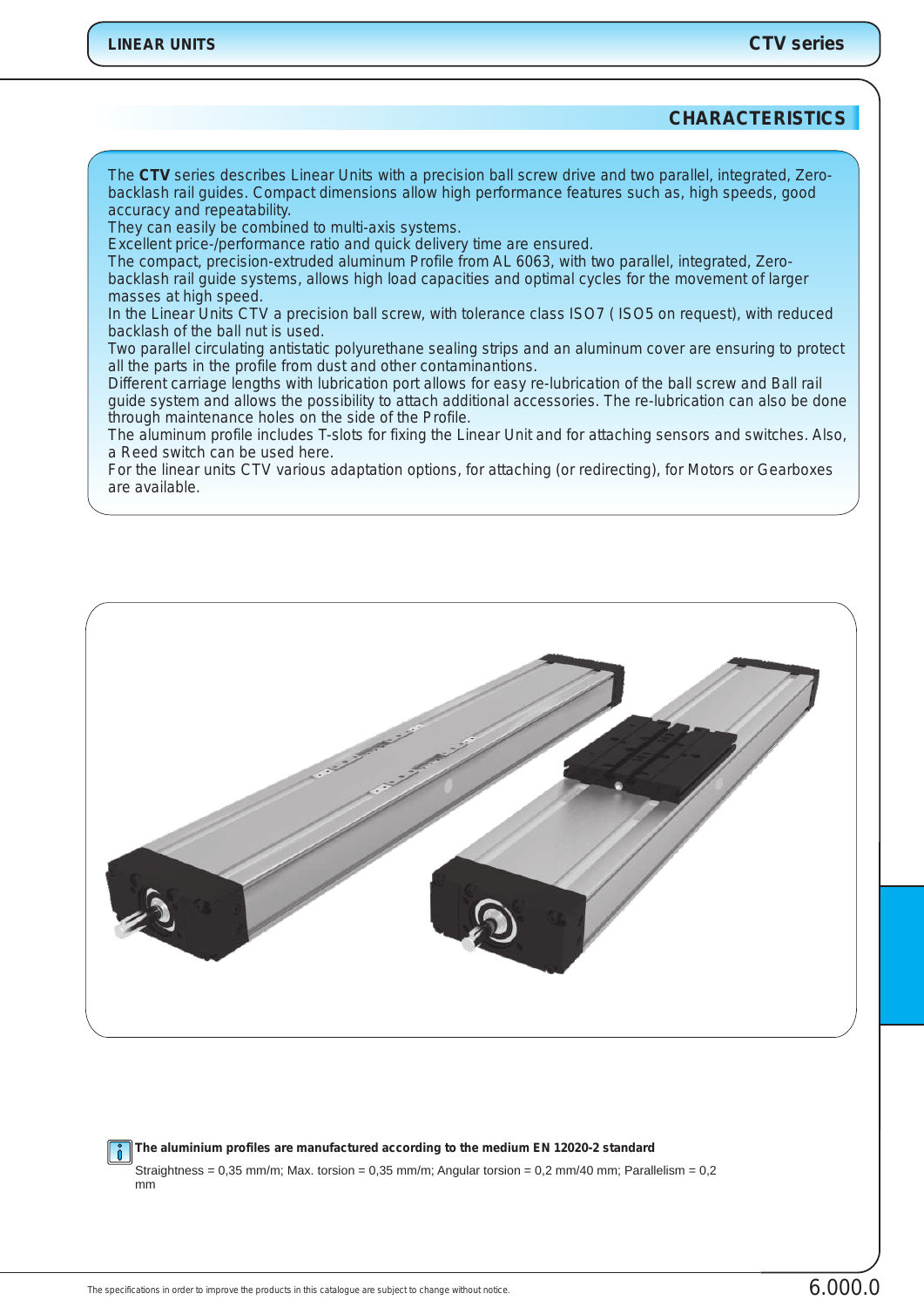# **STRUCTURAL DESIGN**



- **1**  Drive block with floating bearing
- **2 -** Gap-type seal of antistatic PU strip (recirculating)
- **3** Ball screw tolerance ISO7 (ISO5 available on request)
- **4** Carriage; with built in Magnets
- **5**  Aluminum cover

**HOW TO ORDER**

- **6** Aluminium profile-Hard anodized
- **7** Two integrated Linear Ball Guideways
- **8**  Central lubrication port; both sides
- **9**  End block with fixed bearing

| <b>NUW IU UNDER</b>                                                                       |
|-------------------------------------------------------------------------------------------|
| 1610<br><b>ISO7</b><br><b>CTV</b><br>110<br>1000<br>$\overline{\phantom{a}}$<br>-<br>۰    |
| Series:                                                                                   |
| <b>CTV</b>                                                                                |
| Size:                                                                                     |
| 90                                                                                        |
| 110                                                                                       |
| 145                                                                                       |
| <b>Ball screw:</b>                                                                        |
| CTV 90: Ø12x5, Ø12x10                                                                     |
| CTV 110: Ø16x5, Ø16x10, Ø16x16                                                            |
| CTV 145: Ø20×5, Ø20×10, Ø20×20                                                            |
| <b>Ball screw tolerance:</b>                                                              |
| ISO7 (Standard)                                                                           |
| ISO <sub>5</sub>                                                                          |
| <b>Ball screw journal:</b>                                                                |
| 0 : Without keyway                                                                        |
| 1 : With keyway                                                                           |
| CTV 90 only available without keyway - 0                                                  |
| Absolute stroke (mm) :<br>(Absolute stroke = Effective stroke + $2 \times$ Safety stroke) |
| <b>Carriage Version:</b>                                                                  |
| S: Short                                                                                  |
| L: Long                                                                                   |
| <b>Connection plate:</b>                                                                  |
| 0: Without                                                                                |
| 1: With                                                                                   |
| <b>Protection cover:</b>                                                                  |
| 0 : Without antistatic PU Gap-type seal strip                                             |

**2 :** With Corrosion-resistant protection strip

**1 :** With antistatic PU Gap-type seal strip (Standard)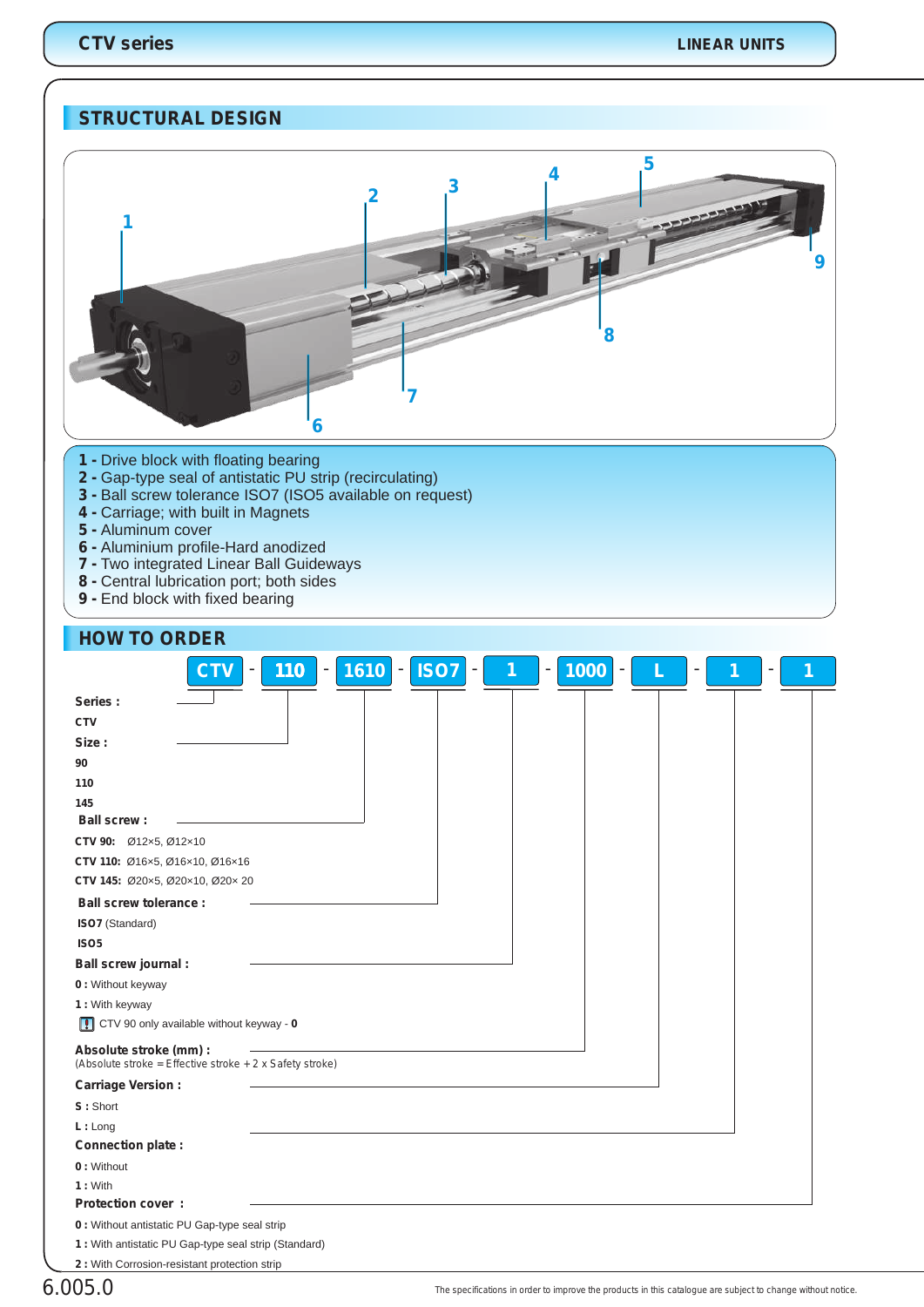# **TECHNICAL DATA**

#### **General technical data for CTV series**

| <b>Linear Unit</b> | <b>Carriage length</b> | $\boxed{1}$<br>Load capacity |                        | $\Box$<br><b>Dynamic moment</b> |             |             | <b>Moved mass</b> | ★<br><b>Maximum length</b> |                       | <b>Planar moment of inertia</b> |       |  |       |
|--------------------|------------------------|------------------------------|------------------------|---------------------------------|-------------|-------------|-------------------|----------------------------|-----------------------|---------------------------------|-------|--|-------|
|                    | $Lv$ [ mm ]            | <b>Dynamic</b><br>C[N]       | <b>Static</b><br>CO[N] | $Mx \upharpoonright Nm$ ]       | $My$ [ Nm ] | $Mz$ [ Nm ] | [ kg ]            | $Lmax$ [ mm ]              | ly [cm <sup>4</sup> ] | $I_z$ [ $cm4$ ]                 |       |  |       |
| <b>CTV 90 S</b>    | 35                     | 4610                         | 6920                   | 120                             | 12          | 25          | 0,3               |                            |                       | 750                             | 13,6  |  | 112,1 |
| <b>CTV 90 L</b>    | 100                    | 9230                         | 13840                  | 250                             | 300         | 300         | 0,5               |                            |                       |                                 |       |  |       |
| <b>CTV 110 S</b>   | 39                     | 19800                        | 28200                  | 650                             | 140         | 290         | 0,63              |                            | 1500                  |                                 | 192,6 |  |       |
| <b>CTV 110 L</b>   | 124                    | 39600                        | 56400                  | 1300                            | 1680        | 1680        | 1,36              |                            | 28,4                  |                                 |       |  |       |
| <b>CTV 145 S</b>   | 49                     | 34200                        | 48400                  | 1500                            | 320         | 650         | 1,19              | 1800                       | 656,9<br>83,1         |                                 |       |  |       |
| <b>CTV 145 L</b>   | 149                    | 68400                        | 96800                  | 3010                            | 3420        | 3420        | 2,61              |                            |                       |                                 |       |  |       |
|                    |                        |                              |                        |                                 |             |             |                   |                            |                       |                                 |       |  |       |

**\***For lengths over the stated value in the table above please contact us.

### **8** Recommended values of loads:

All the data of static and dynamic moments and load capacities stated in the upper table are theoretical without considering any safety factor. The safety factor depends on the application and its requested safety. We recommend a minimum safety factor  $(iv = 5.0)$ 

#### **Modulus of elasticity**

 $E = 70000 N / mm<sup>2</sup>$ 



## **Ball Screw Drive data**

| Linear<br>Unit | <b>Maximal travel</b><br>speed      |                 | $\overline{2}$<br>No load torque |                    | Lead<br>constant | <b>Ball screw</b>  | 3<br><b>Max. repeteability</b><br>precision |                  | <b>Dynamic axial</b><br>load capacity | <b>Maximal drive</b><br>torque<br>without Keyway |
|----------------|-------------------------------------|-----------------|----------------------------------|--------------------|------------------|--------------------|---------------------------------------------|------------------|---------------------------------------|--------------------------------------------------|
|                |                                     |                 | Carriage: S Carriage: L          |                    |                  |                    | $\lceil$ mm $\rceil$<br>STANDARD            |                  |                                       |                                                  |
|                | [m/s]                               |                 | [ Nm ]                           | $\lceil Nm \rceil$ | [mm / rev ]      | $\lceil dx \rceil$ | ISO7                                        | ISO <sub>5</sub> | Ca[N]                                 | Ma [ Nm ]                                        |
| <b>CTV 90</b>  | 38,7·10 <sup>3</sup> $1/L2[$ mm ] - | $\leq 0,49$     | 0,07                             | 0,09               | 5                | $12 \times 5$      | ± 0,02                                      | ± 0,01           | 5000                                  | 2,5                                              |
|                |                                     | $\leq 0.97$     | 0,06                             | 0,08               | 10               | $12 \times 10$     | ± 0,02                                      | ± 0,01           | 3800                                  | 3,7                                              |
|                | 49,6·10 <sup>3</sup> $1/L2$ [ mm ]  | $\leq 0.35$     | 0,11                             | 0,13               | 5                | $16 \times 5$      | ± 0,02                                      | ± 0,01           | 8700                                  | 4,3                                              |
| <b>CTV 110</b> |                                     | 0,70<br>$\prec$ | 0,12                             | 0,16               | 10               | $16 \times 10$     | ± 0,02                                      | ± 0,01           | 8700                                  | 8,6                                              |
|                |                                     | $\leq$ 1,12     | 0,14                             | 0,18               | 16               | $16 \times 16$     | ± 0,02                                      | ± 0,01           | 8170                                  | 11,9                                             |
|                | 64,2.10 <sup>3</sup> $1/L^2$ [ mm ] | $\leq 0.28$     | 0,28                             | 0,3                | 5                | $20 \times 5$      | ± 0,02                                      | ± 0,01           | 14300                                 | 10,5                                             |
| <b>CTV 145</b> |                                     | $\leq 0.55$     | 0,26                             | 0,28               | 10               | $20 \times 10$     | ± 0,02                                      | ± 0,01           | 15400                                 | 15,3                                             |
|                |                                     | 1,13<br>$\leq$  | 0,24                             | 0,28               | 20               | $20 \times 20$     | ± 0,02                                      | ± 0,01           | 15400                                 | 24,5                                             |

<sup>1</sup> For travel speed over the stated value in the table above please contact us

The stated values are for strokes up to 500mm. No Load Torque value increases with stroke elongation

For the ball nut with the preload of 2% please contact us **3**



| <b>Linear Unit</b> | Permissible drive torque (with Keyway) |
|--------------------|----------------------------------------|
|                    | Ma [Nm]                                |
| <b>CTV 90</b>      |                                        |
| <b>CTV 110</b>     | 5.5                                    |
| <b>CTV 145</b>     | 11.9                                   |
|                    |                                        |

#### **Mass and mass moment of inertia**

| <b>Linear Unit</b> | <b>Carriage length</b><br>$Lv \mid mm \mid$ | <b>Mass of linear unit</b><br>[ kg ] | Mass moment of inertia<br>$[10^{-5}$ kg·m <sup>2</sup> ] |
|--------------------|---------------------------------------------|--------------------------------------|----------------------------------------------------------|
| <b>CTV 90 S</b>    | 35                                          | 1,6 + 0,006 Stroke [ mm ]            | $0,3 + 0,002$ Stroke [ mm ]                              |
| <b>CTV 90 L</b>    | 100                                         | 2,2 + 0,006 Stroke [ mm ]            | $0.4 + 0.002$ Stroke [ mm ]                              |
| <b>CTV 110 S</b>   | 39                                          | 3,3 + 0,008 Stroke [ mm ]            | $1,1 + 0.005$ Stroke [ mm ]                              |
| <b>CTV 110 L</b>   | 124                                         | 4,6 + 0,008 Stroke [ mm ]            | 2,0 + 0,005 Stroke [ mm ]                                |
| <b>CTV 145 S</b>   | 49                                          | 5,7 + 0,015 Stroke [ mm ]            | 4,2 + 0,013 Stroke [ mm ]                                |
| <b>CTV 145 L</b>   | 149                                         | 8,4 + 0,015 Stroke [ mm ]            | $6.1 + 0.013$ Stroke [ mm ]                              |
|                    |                                             |                                      |                                                          |

 $\|\mathbf{\r{}}\|$ 

Mass calculation doesn´t include mass of motor, reduction gear, switches and clamps.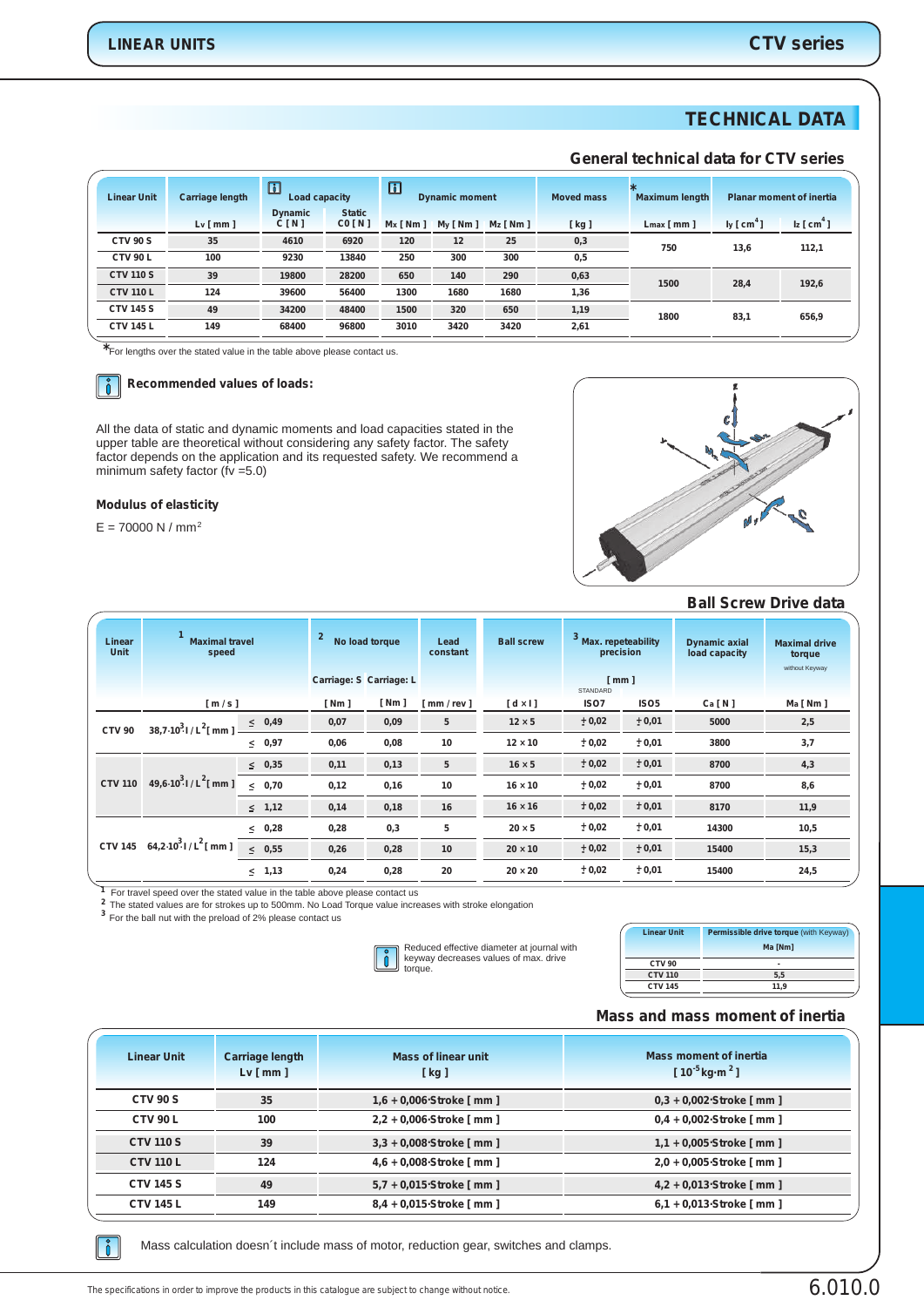## **CTV 145**

## **DIMENSIONS**



#### **Defining of the linear module length**



# 6.035.0